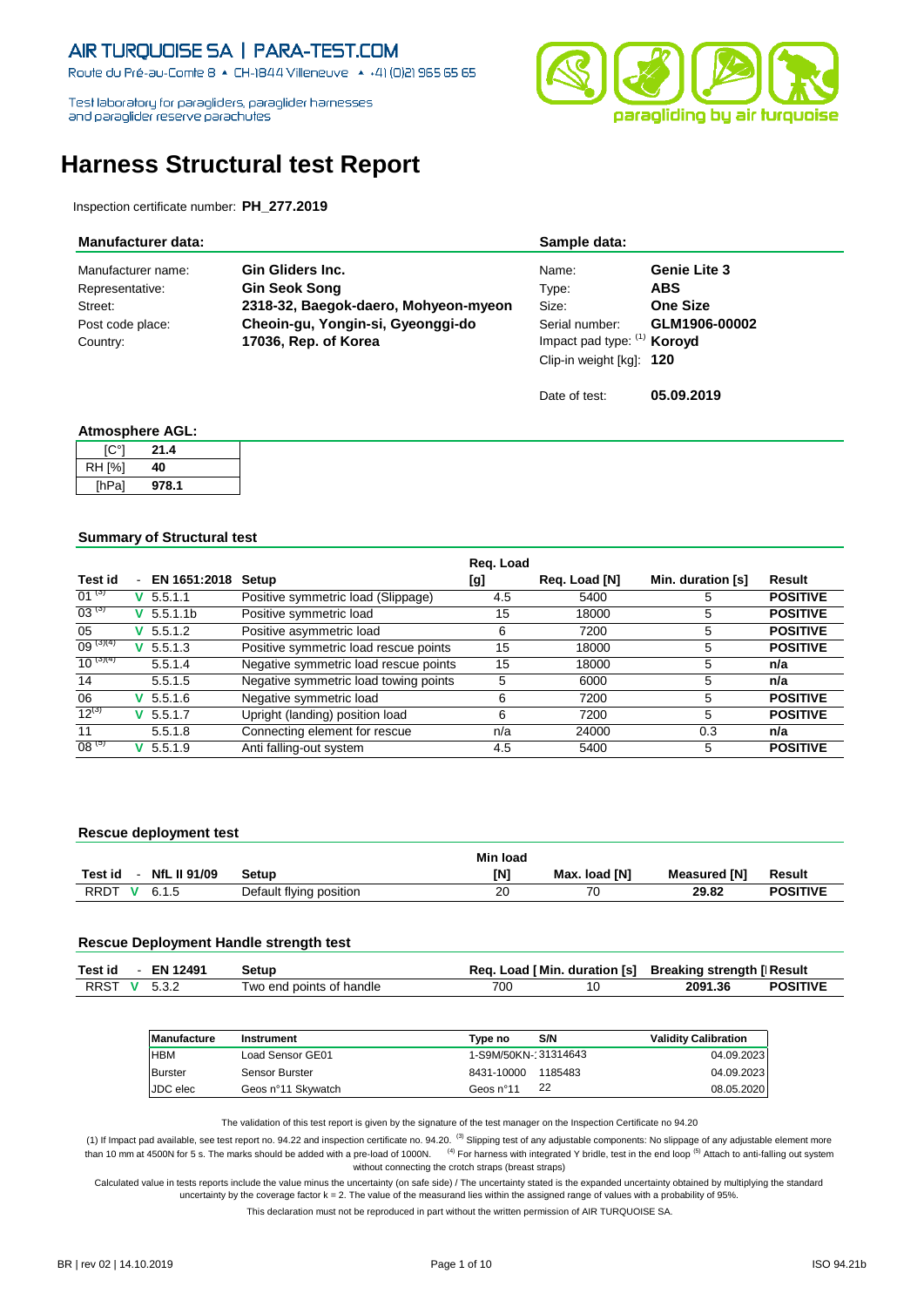Route du Pré-au-Comte 8 & CH-1844 Villeneuve | 4 +41 (0)21 965 65 65

Test laboratory for paragliders, paraglider hamesses and paraglider reserve parachutes

Inspection certificate number: **PH\_277.2019** model: **Genie Lite 3**

| <b>Harness Structural test</b>  |                                    | Test ID 01                    |
|---------------------------------|------------------------------------|-------------------------------|
| Standard                        | EN 1651:2018                       |                               |
| Reference in standard           | 5.5.1.1                            |                               |
| Test setup                      | Positive symmetric load (Slippage) |                               |
| Attachment points               | Both main riser attachment (3,4)   |                               |
| Anchor points                   | Dummy (B1, B2)                     |                               |
| Required load [g]               | 4.5                                |                               |
| Required load [N]               | 5400                               |                               |
| Minimum test duration [s]       | 5                                  |                               |
| <b>Result</b>                   |                                    |                               |
| Test duration [s]               | 8.4                                | F/2<br>F/2                    |
| Any signs of structural failure | <b>No</b>                          |                               |
| Slippery test OK                | <b>Yes</b>                         | 厅<br>$\overline{4}$           |
| <b>Test results</b>             | <b>POSITIVE</b>                    |                               |
|                                 |                                    | <b>B2</b><br><b>B1</b><br>F/2 |



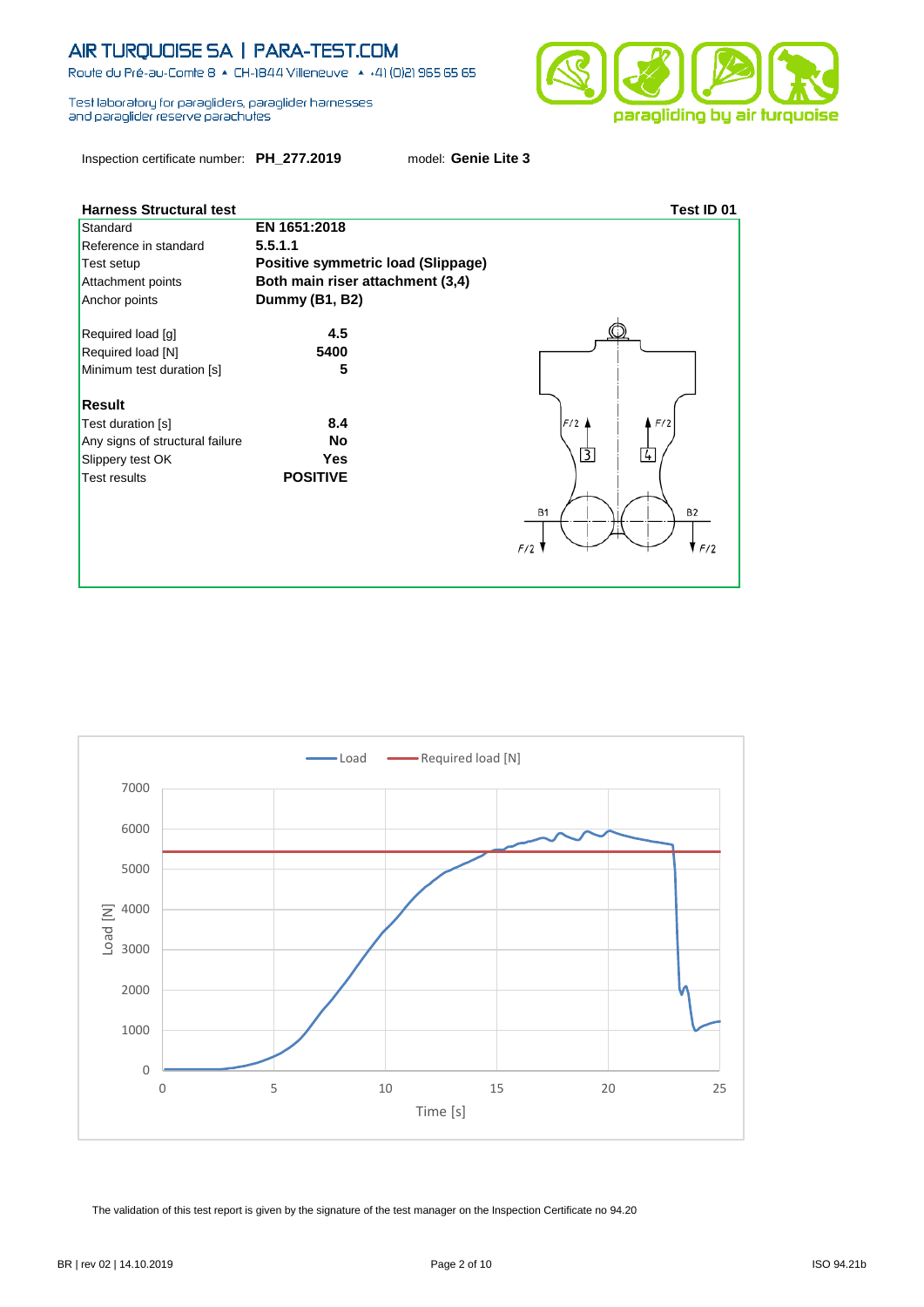Route du Pré-au-Comte 8 + CH-1844 Villeneuve + +41 (0)21 965 65 65

Test laboratory for paragliders, paraglider hamesses and paraglider reserve parachutes

Inspection certificate number: **PH\_277.2019** model: **Genie Lite 3**







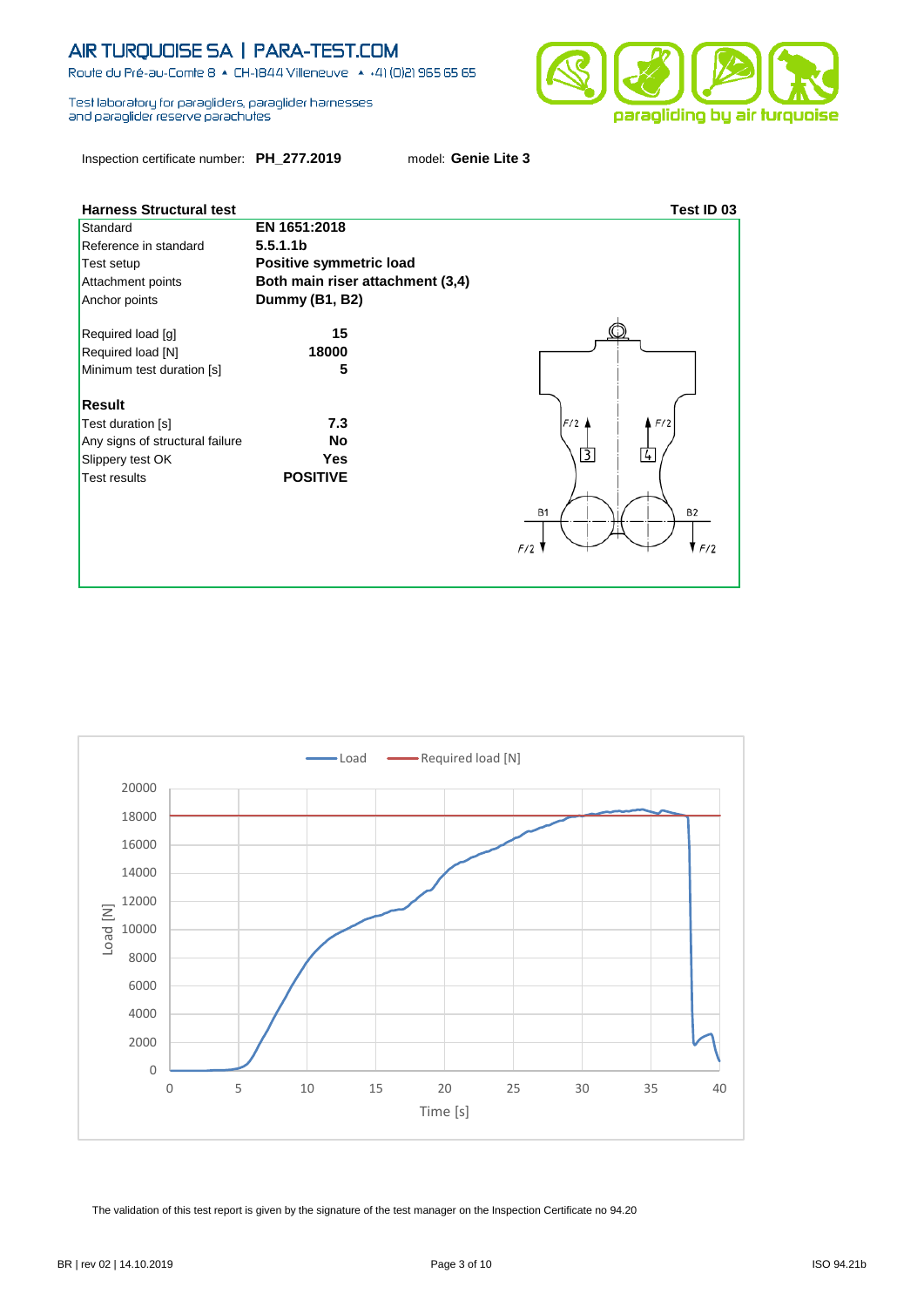Route du Pré-au-Comte 8 & CH-1844 Villeneuve | 4 +41 (0)21 965 65 65

Test laboratory for paragliders, paraglider hamesses and paraglider reserve parachutes

Inspection certificate number: **PH\_277.2019** model: **Genie Lite 3**



| <b>Harness Structural test</b>  |                               | Test ID 05     |
|---------------------------------|-------------------------------|----------------|
| Standard                        | EN 1651:2018                  |                |
| Reference in standard           | 5.5.1.2                       |                |
| Test setup                      | Positive asymmetric load      |                |
| Attachment points               | One riser attachment (3 or 4) |                |
| Anchor points                   | Dummy (C)                     |                |
| Required load [g]               | 6                             |                |
| Required load [N]               | 7200                          |                |
| Minimum test duration [s]       | 5                             |                |
| <b>Result</b>                   |                               |                |
| Test duration [s]               | 8.5                           | <b>B1</b>      |
| Any signs of structural failure | <b>No</b>                     |                |
| <b>Test results</b>             | <b>POSITIVE</b>               |                |
|                                 |                               |                |
|                                 |                               | B <sub>2</sub> |
|                                 |                               | c              |
|                                 |                               | ΙF             |
|                                 |                               |                |
|                                 |                               |                |

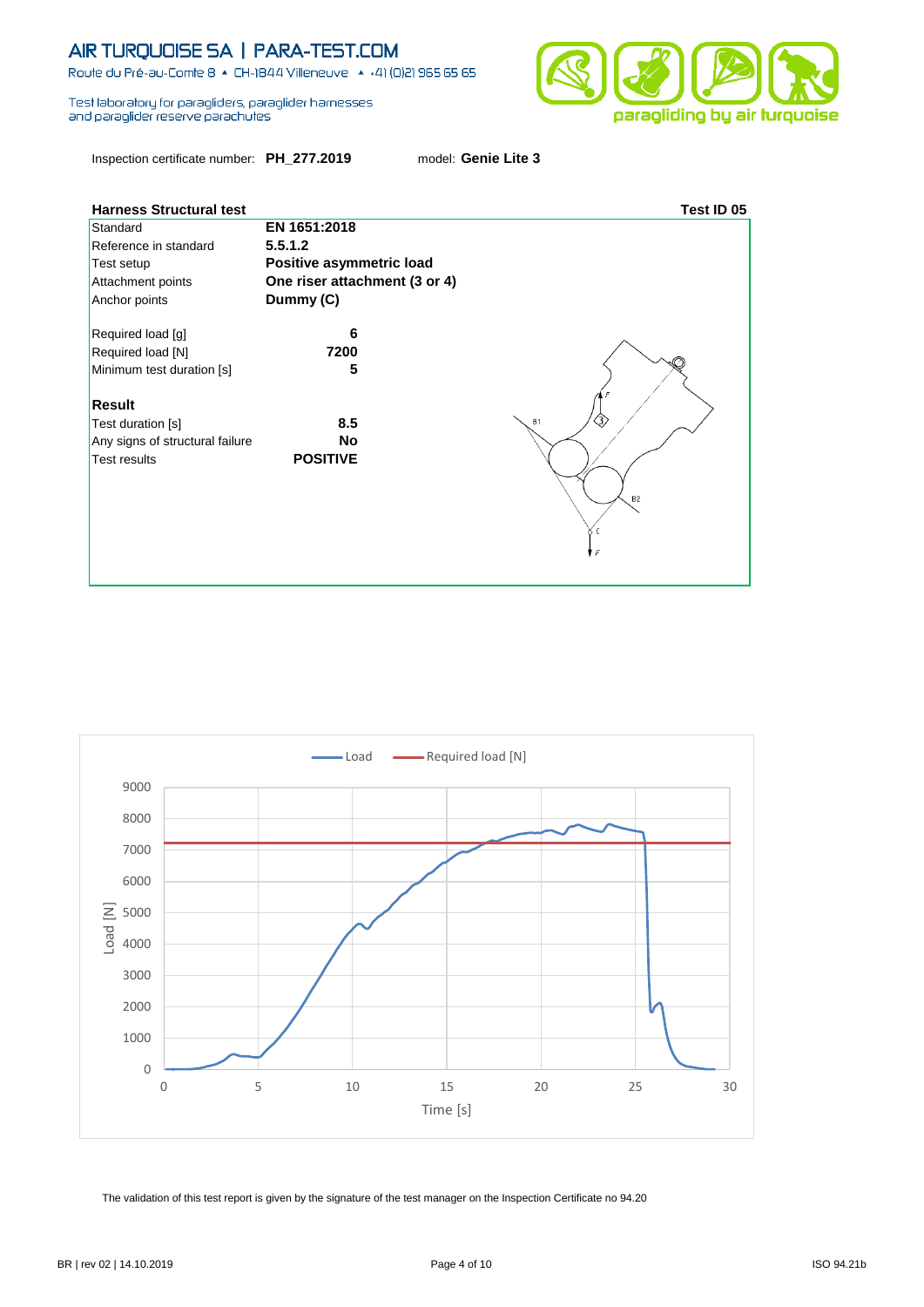Route du Pré-au-Comte 8 + CH-1844 Villeneuve + +41 (0)21 965 65 65

Test laboratory for paragliders, paraglider hamesses and paraglider reserve parachutes



Inspection certificate number: **PH\_277.2019** model: **Genie Lite 3**



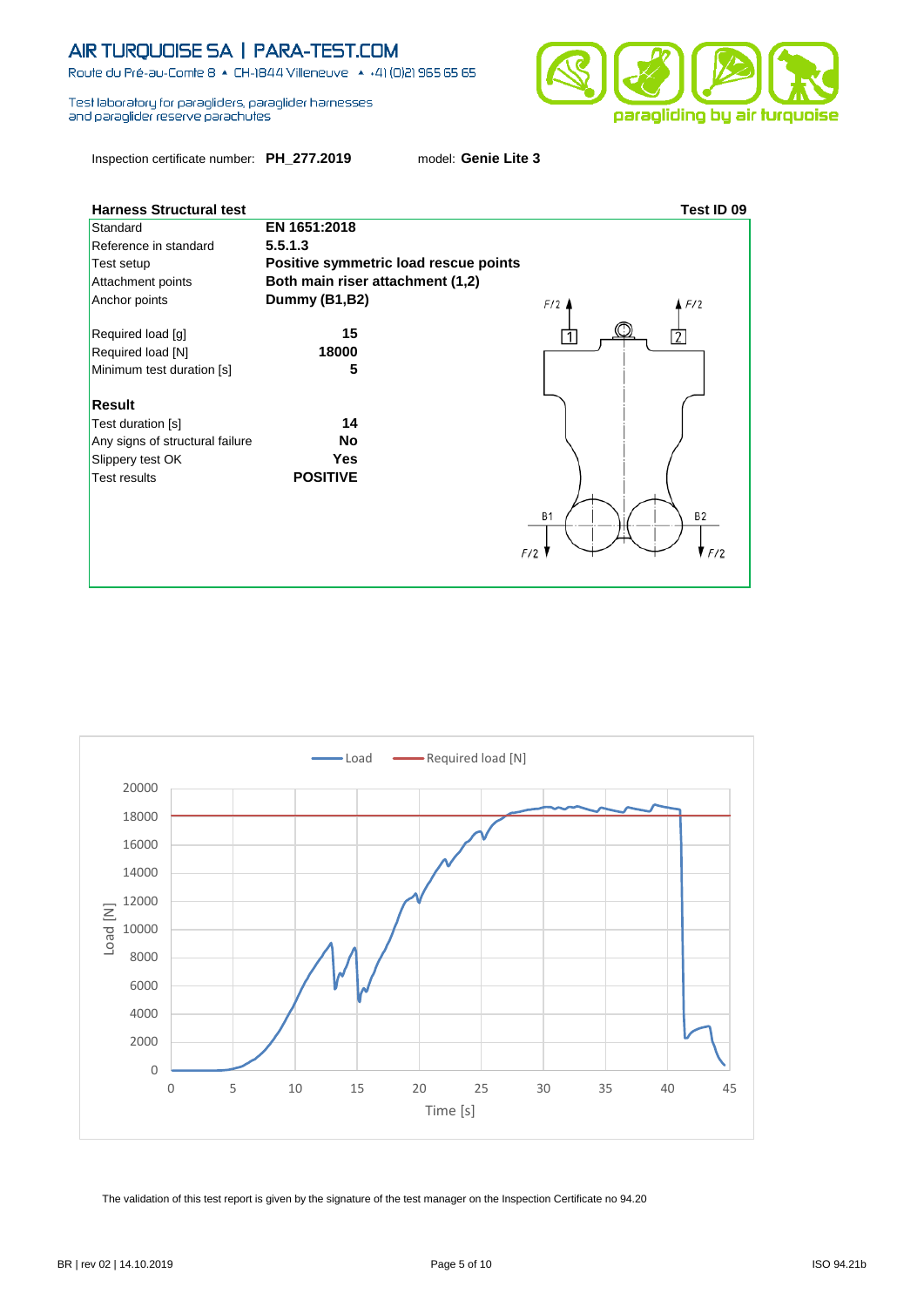Route du Pré-au-Comte 8 + CH-1844 Villeneuve + +41 (0)21 965 65 65

Test laboratory for paragliders, paraglider hamesses and paraglider reserve parachutes

Inspection certificate number: **PH\_277.2019** model: **Genie Lite 3**





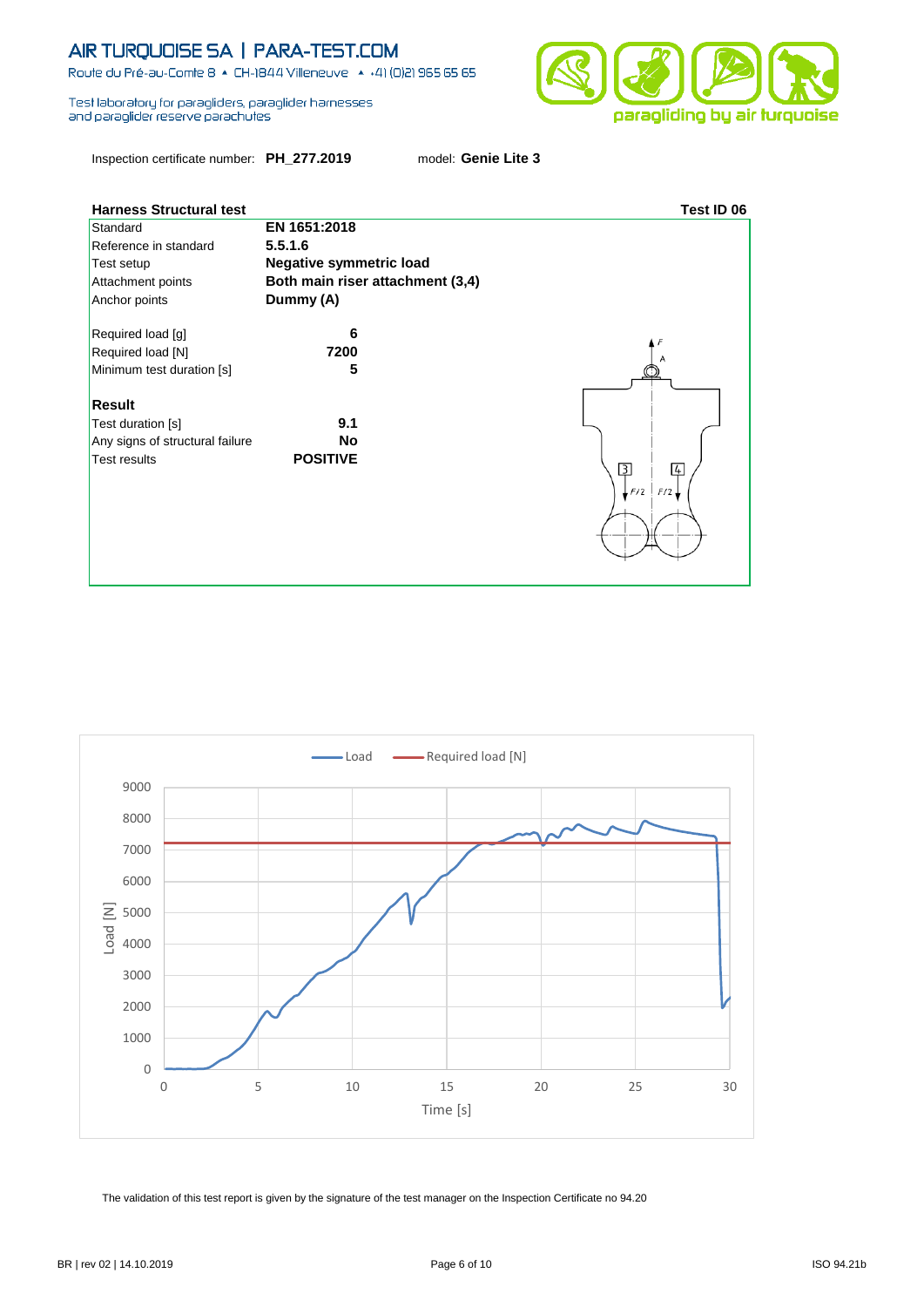Route du Pré-au-Comte 8 & CH-1844 Villeneuve | 4 +41 (0)21 965 65 65

Test laboratory for paragliders, paraglider hamesses and paraglider reserve parachutes

Inspection certificate number: **PH\_277.2019** model: **Genie Lite 3**



| <b>Harness Structural test</b>                    |                                                                                          | Test ID 12 |
|---------------------------------------------------|------------------------------------------------------------------------------------------|------------|
| Standard                                          | EN 1651:2018                                                                             |            |
| Reference in standard                             | 5.5.1.7                                                                                  |            |
| Test setup                                        | <b>Upright (landing) position load</b>                                                   |            |
| Attachment points                                 | Both main riser attachment (3, 4)                                                        |            |
| Anchor points                                     | Both legstrap of harness (no dummy)                                                      |            |
| Required load [g]                                 | 6                                                                                        |            |
| Required load [N]                                 | 7200                                                                                     |            |
| Minimum test duration [s]                         | 5                                                                                        |            |
| Harness type                                      | type a                                                                                   |            |
|                                                   |                                                                                          |            |
| <b>Result</b>                                     |                                                                                          |            |
| Test duration [s]                                 | 10.2                                                                                     |            |
| Any signs of structural failure                   | <b>No</b>                                                                                |            |
| Slippery test OK                                  | <b>Yes</b>                                                                               |            |
| <b>Test results</b>                               | <b>POSITIVE</b>                                                                          |            |
| F/2<br>$F/2$ $\mathbf{W}$ $F/2$<br>harness type a | F/2<br>F/2<br>F/2<br>F/2<br>F/2<br>F/2<br>F/2<br>F/2<br>harness type b<br>harness type c | F/2        |

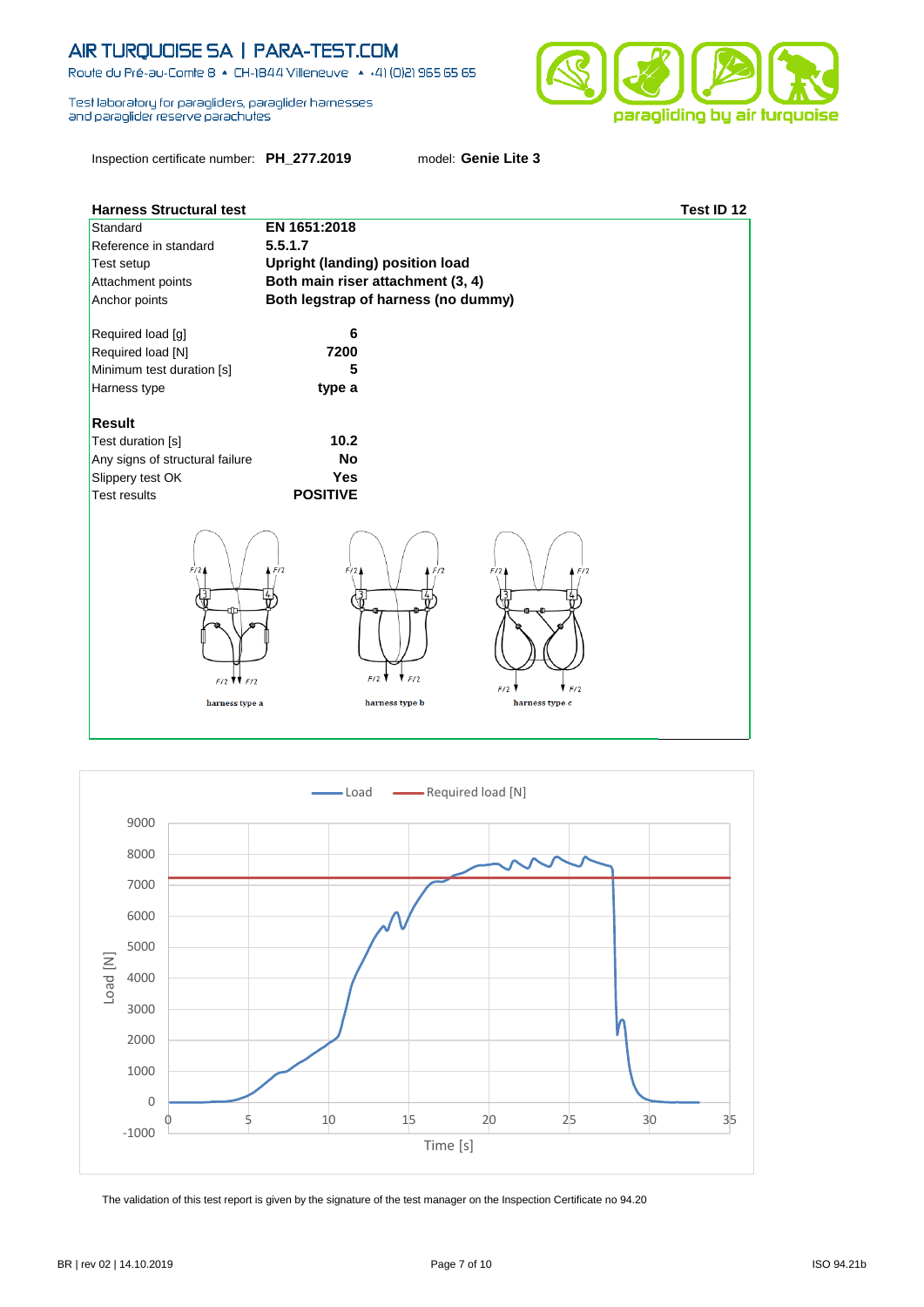Route du Pré-au-Comte 8 & CH-1844 Villeneuve | 4 +41 (0)21 965 65 65

Test laboratory for paragliders, paraglider hamesses and paraglider reserve parachutes



Inspection certificate number: **PH\_277.2019** model: **Genie Lite 3**

| <b>Harness Structural test</b>  |                                       | Test ID 08 |
|---------------------------------|---------------------------------------|------------|
| Standard                        | EN 1651:2018                          |            |
| Reference in standard           | 5.5.1.9                               |            |
| Test setup                      | Anti falling-out system               |            |
| Attachment points               | Around anti falling-out system        |            |
| Anchor points                   | Both main riser attachment (no dummy) |            |
| Required load [g]               | 4.5                                   |            |
| Required load [N]               | 5400                                  |            |
| Minimum test duration [s]       | 5                                     |            |
| <b>Result</b>                   |                                       |            |
| Test duration [s]               | 15                                    |            |
| Any signs of structural failure | <b>No</b>                             |            |
| <b>Test results</b>             | <b>POSITIVE</b>                       |            |
|                                 |                                       |            |
|                                 |                                       |            |
|                                 |                                       |            |
|                                 |                                       |            |
|                                 |                                       |            |
|                                 |                                       |            |
|                                 |                                       |            |
|                                 |                                       |            |
|                                 |                                       |            |
|                                 |                                       |            |

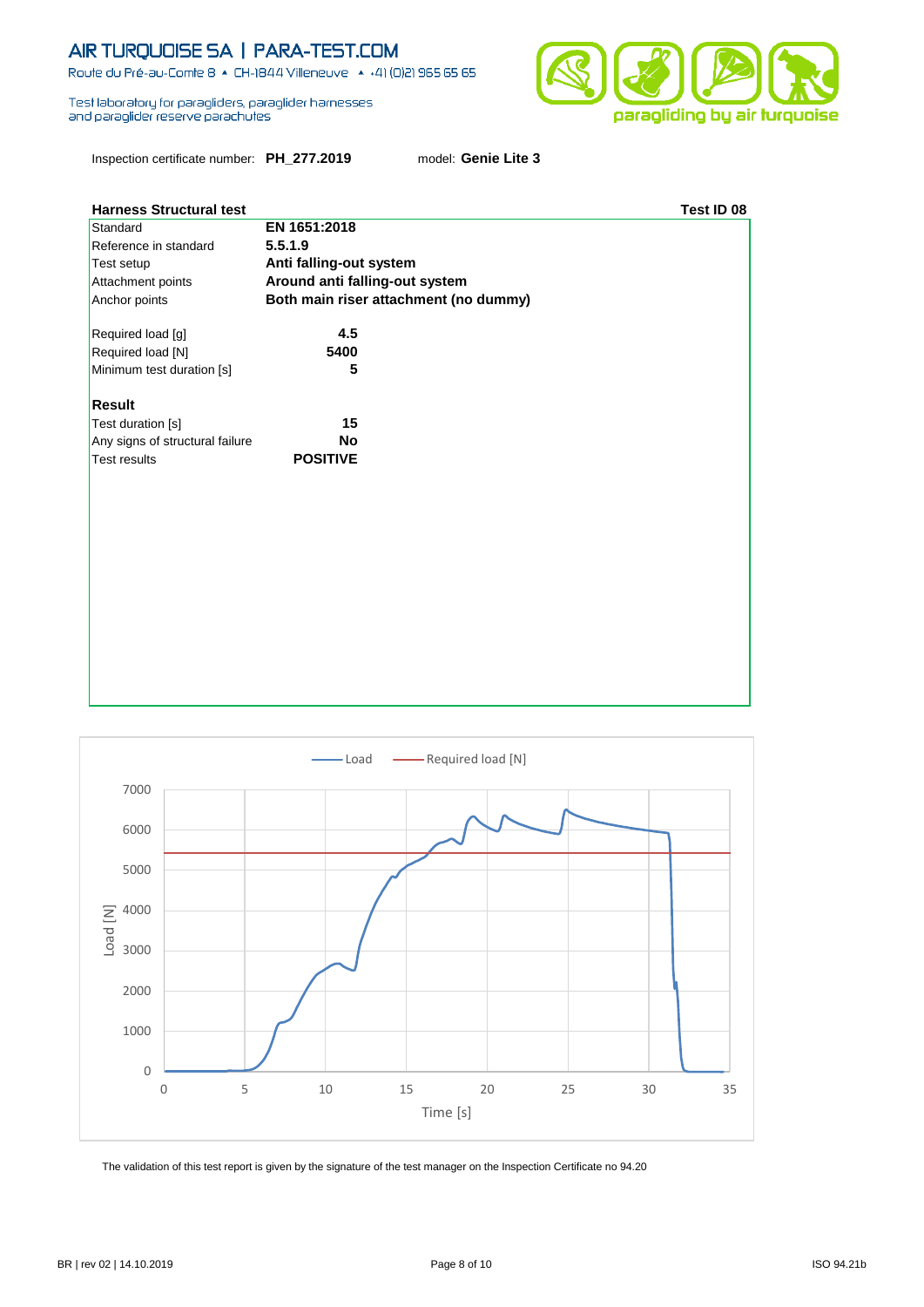Route du Pré-au-Comte 8 & CH-1844 Villeneuve | 4 +41 (0)21 965 65 65

Test laboratory for paragliders, paraglider hamesses and paraglider reserve parachutes



Inspection certificate number: **PH\_277.2019** model: **Genie Lite 3**

| <b>Rescue Deployment Test</b> | <b>Test ID RRDT</b>                                                                     |
|-------------------------------|-----------------------------------------------------------------------------------------|
| Standard                      | <b>LTF NfL II 91/09</b>                                                                 |
| Reference in standard         | 6.1.5                                                                                   |
| Test setup                    | Default flying position                                                                 |
| Attachment points             | Sensor connect to handle, and pull in opening direction                                 |
|                               | The test is to simulate the load required to open the emergency parachute (1st action). |
| Min. Required load [N]        | 20                                                                                      |
| Max. Required load [N]        | 70                                                                                      |
| <b>Result</b>                 |                                                                                         |
| Load for first action [N]     | 29.82                                                                                   |
| <b>Test results</b>           | <b>POSITIVE</b>                                                                         |
|                               |                                                                                         |
|                               |                                                                                         |
|                               |                                                                                         |
|                               |                                                                                         |
|                               |                                                                                         |
|                               |                                                                                         |
|                               |                                                                                         |